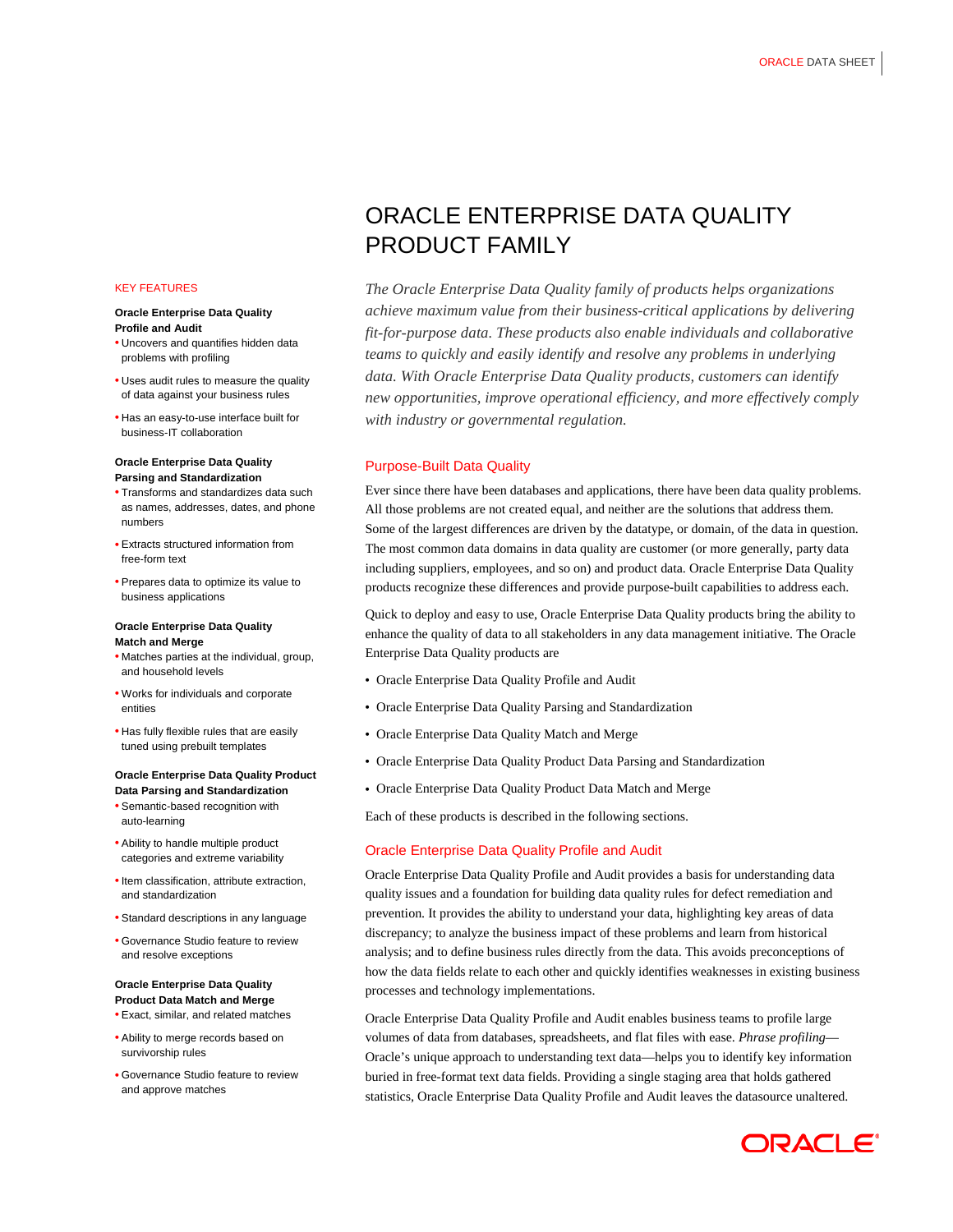Systematic audit reviews detect key quality metrics, missing data, incorrect values, duplicate records, and inconsistencies. When used in conjunction with Oracle Enterprise Data Quality Parsing and Standardization, it can deliver unprecedented understanding of your data.

Results of these profiling and audit processes are presented in easy-to-understand executive dashboards. Using a Web browser, workers and managers can monitor and review ongoing data quality against defined metrics. Data quality dashboards allow problems to be quickly identified and dealt with before they start to cause significant business impact. Graphical views show data quality trends over time, helping your organization protect its investment in data quality by giving visibility to the right people.

#### Oracle Enterprise Data Quality Parsing and Standardization

Oracle Enterprise Data Quality Parsing and Standardization provides a rich palette of functions to transform and standardize data using easily managed reference data and simple graphical configuration. In addition to functions for basic numeric, string, and date fields, functions for contextual data such as names, addresses, and phone numbers are provided. Users can also quickly configure, package, share, and deploy new functions that encapsulate rules specific to their data and industry without any coding.

Text data is very rarely available in a completely neat and ordered fashion. Typical problems include the following:

- Constructed fields, where a customer ID may be made up of a location code, a customer reference, and an account manager code
- Misfielded data such as names, comments, or telephone numbers in address blocks
- Poorly structured data such as addresses, where data can flow from one field to the next
- Notes fields that store information that the data structure doesn't support, but that contain useful semistructured data that normally cannot be analyzed or extracted

All of these problems can be solved using Oracle Enterprise Data Quality Parsing and Standardization. Using a data-driven approach to rapidly tag or describe data, it can manipulate a single record by parsing it into multiple structured elements (and, if required, records) and standardize results according to predefined rules. Innovative parsing and phrase analysis technology uniquely allows you to find hidden knowledge within any text field and create rules to standardize it into structured data.

Oracle Enterprise Data Quality Parsing and Standardization can also be used to audit against defined business rules and transform data on the fly against those rules, providing a flexible and adaptable data quality firewall. In addition, it allows the entire assembled data quality process to be called as a real-time Web service. Results of the parsing and standardization processes can be viewed in graphical dashboards that provide a complete, accurate, and accessible view of your business world.

## Oracle Enterprise Data Quality Match and Merge

Matching is a key component of many data quality projects and can be used to support different activities such as deduplication, consolidation, customer data integration (CDI), and master data management (MDM). Oracle Enterprise Data Quality Match and Merge provides powerful matching capabilities that allow you to identify matching records and optionally link or merge matched records based on survivorship rules. Flexible yet intuitive rule configuration

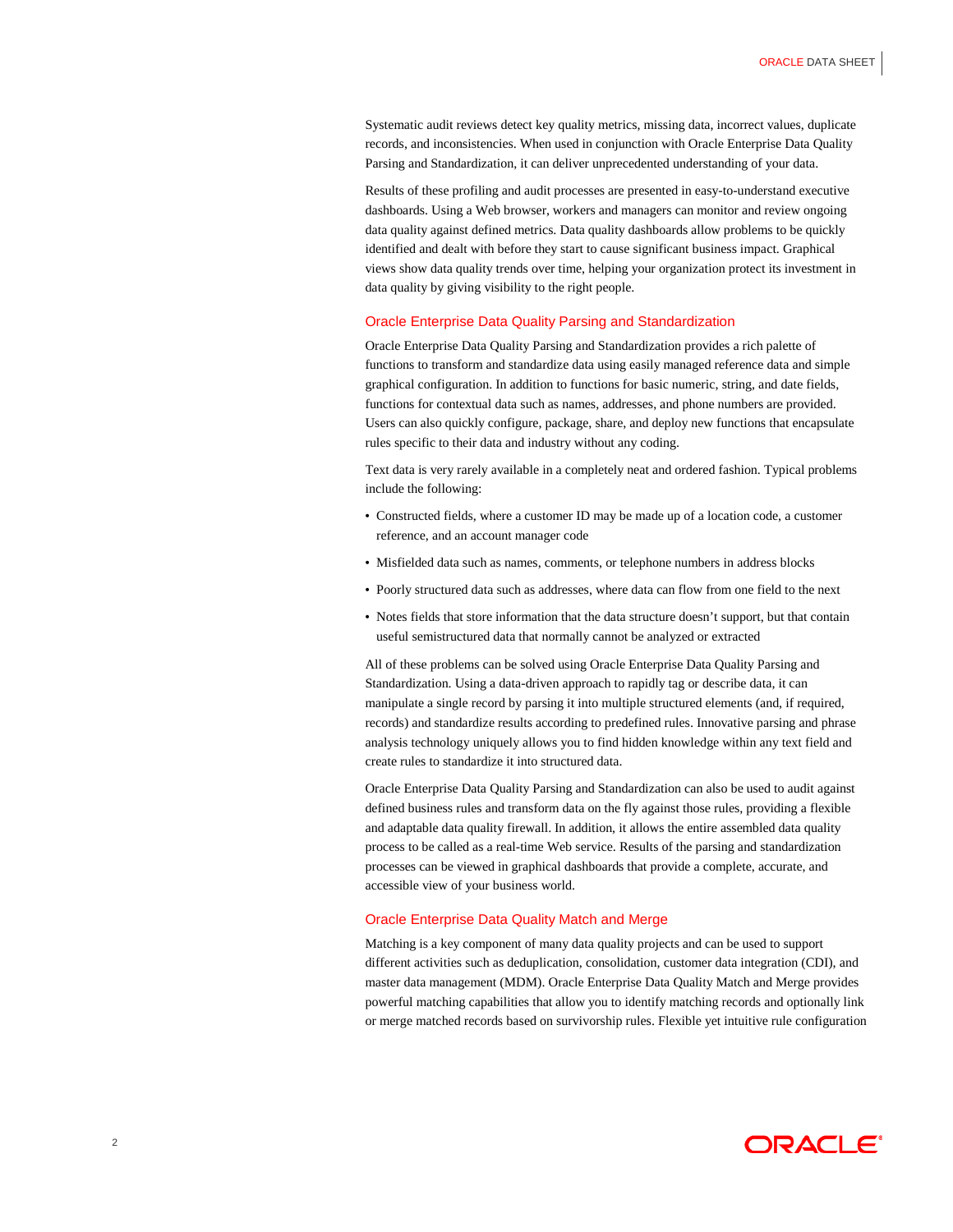enables you to tune the rules to suit the task and support an iterative approach. A separate capability for simple reviews allows you to expose the match results for review, without access to the underlying rules configuration. Used in conjunction with the other members of the product family, Oracle Enterprise Data Quality Match and Merge becomes an extremely powerful and flexible solution that can be tailored to produce impressive results in any number of differing projects.

Oracle Enterprise Data Quality Match and Merge also includes a connector that enables you to easily access data in Oracle's Siebel CRM. Audit capabilities allow you to run data quality rules and flow-control within your data quality processes. Dashboard functionality presents results of the audit processes in graphical format, while real-time Web service functionality enables the whole assembled data quality process to be called as a real-time service.

## Oracle Enterprise Data Quality Product Data Parsing and Standardization

In the world of data quality, product data provides some specific challenges. The rules governing product data are specific to the category of product being described. For example, the data quality rules for resistors are different from capacitors, which are also different from switches, fasteners, and any other product category. Each product category will have different vocabulary, terms, abbreviations, valid values, and standardizations. In addition, product information is typically communicated through nonstandard description fields that must be recognized and parsed. Compounding this problem, most data quality scenarios involving product data do not cover just one category but hundreds or thousands of product categories.

To handle this level of variability, Oracle Enterprise Data Quality Product Data Parsing and Standardization uses semantic recognition to quickly recognize the product category and apply the correct rules based on context. Based on the context, it can also make inferences about the meaning of a particular word or phrase and "learn" new rules and context as it goes along. Once properly recognized, product information can be transformed and standardized including classifications, attributes, and descriptions that can be generated in any language for consumption in downstream systems.

#### Oracle Enterprise Data Quality Product Data Match and Merge

Product data also presents specific challenges for matching and merging product records. Oracle Enterprise Data Quality Product Data Parsing and Standardization is typically used to create a standardized product record, while Oracle Enterprise Data Quality Product Data Match and Merge is able to identify exact, similar, and related records and optionally merge them based on defined survivorship rules.

Oracle Enterprise Data Quality Product Data Match and Merge can operate in any language and includes a connector to Oracle Product Hub, allowing clean, standardized, deduplicated product information to be loaded to the MDM hub.

# Integration with Oracle Master Data Management

Data quality and MDM are highly interrelated. MDM hubs need to be loaded with highquality, complete, and standardized information. Once a piece of data is transformed to conform to relevant data quality rules, that piece of information should be stored as reference data in a hub. Oracle Enterprise Data Quality products can be used with any MDM solution but come preintegrated with Oracle Customer Hubs and Oracle Product Hub.